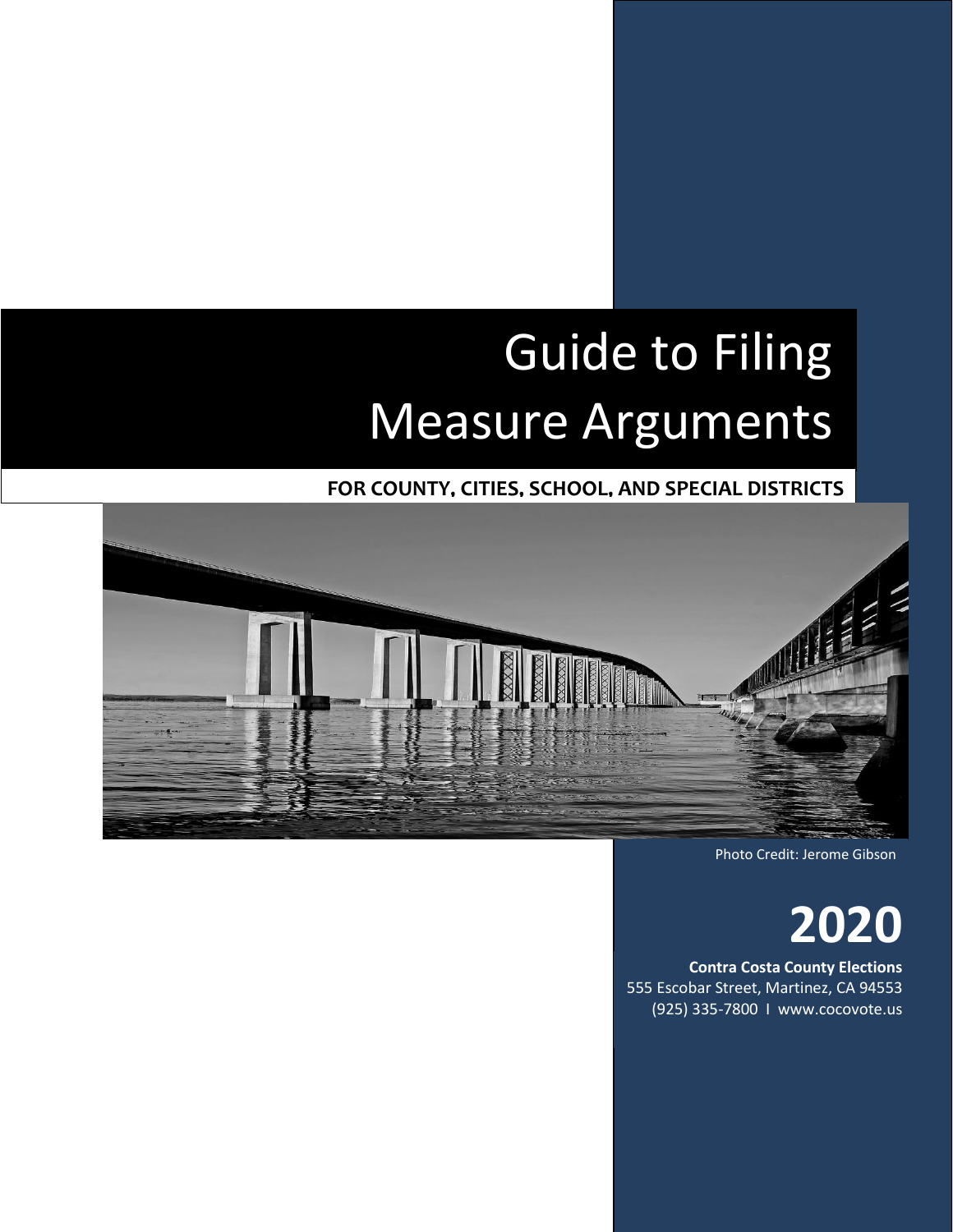# **DISCLAIMER**

This informational guide was developed in an effort to provide answers to questions frequently asked concerning the filing of measure arguments. It contains general information only and does not have the force or effect of law, regulations, or rule. In case of a conflict, the laws, regulations or rules apply. Persons using this guide accept responsibility for all legal standards and duties. For information on City measures, please contact the local City Clerk as guidelines may vary.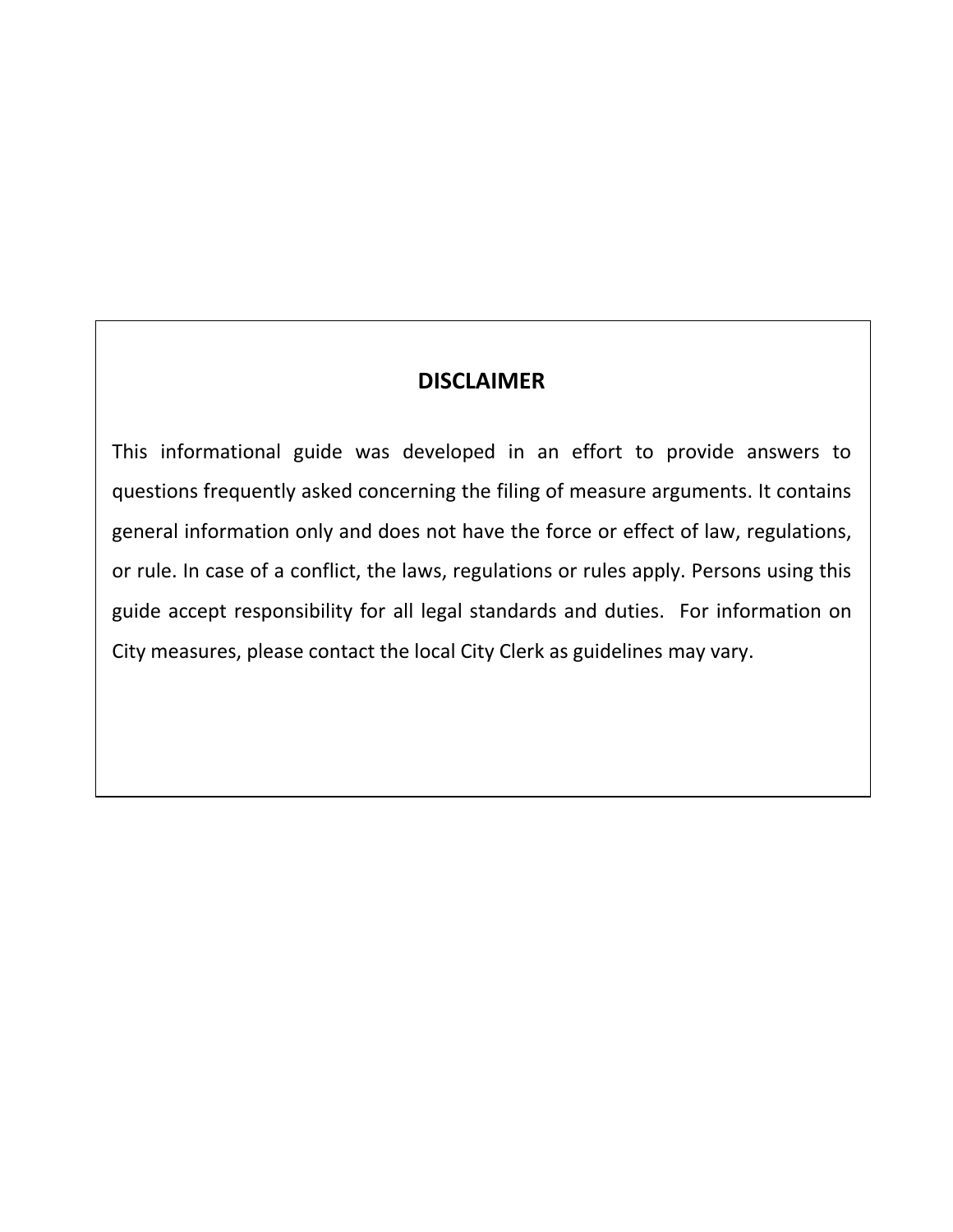# **Table of Contents**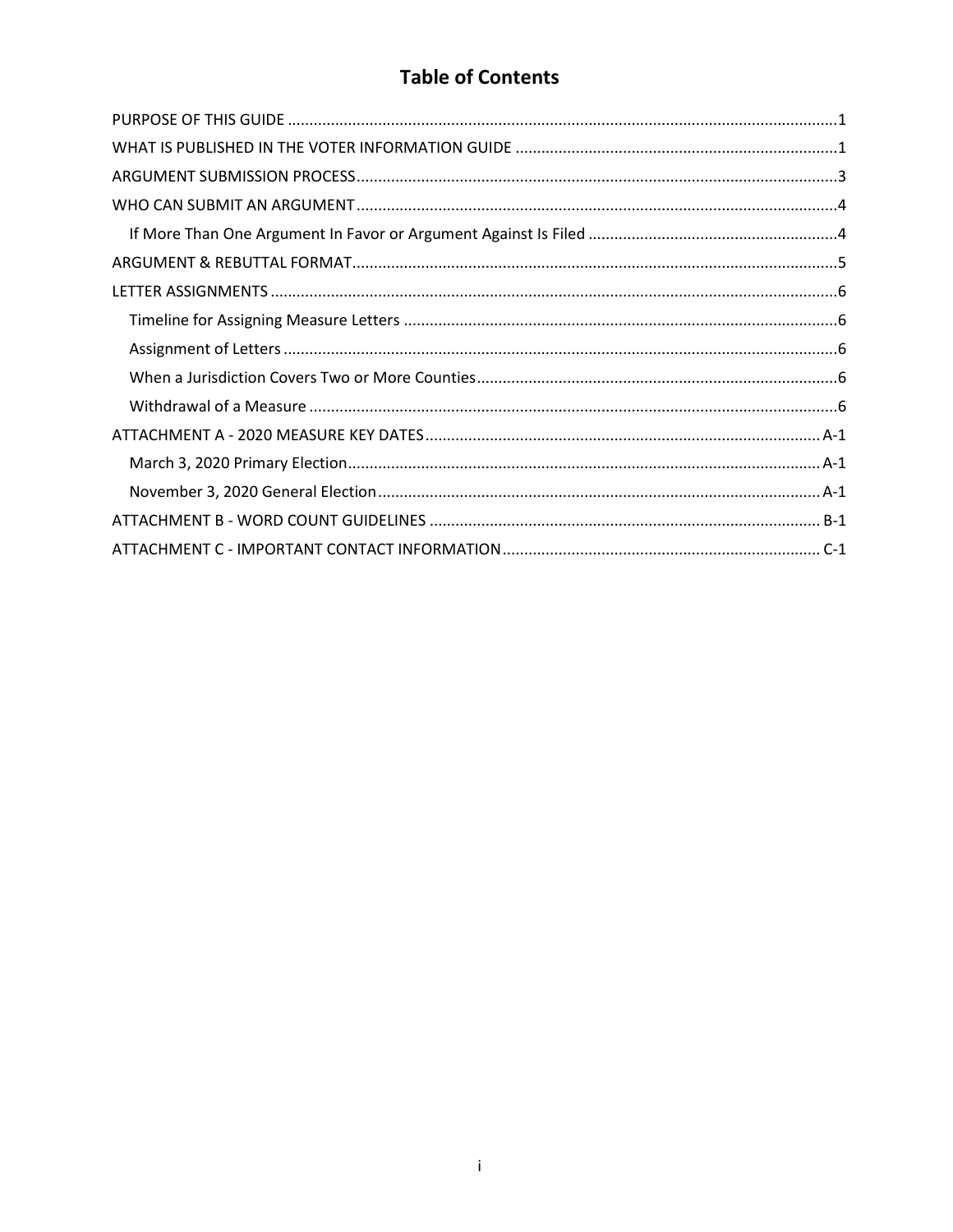#### The following components comprise the information provided to voters in the Voter Information Guide:

this guide. Regarding arguments for city measures, consult the City Clerk.

how they may participate in the process.

#### **Measure Wording**

The Measure Wording is a 75-word ballot question that appears on the Official Ballot and in the Voter Information Guide.

*Election Code 9051*

#### **Impartial Analysis**

The County Counsel or City Attorney prepares an Impartial Analysis of a measure showing the effect of the measure on the existing law and the operation of the measure. The City Attorney prepares an Impartial Analysis of a city measure.

The Impartial Analysis may be up to 500 words.

*Election Code 9160, 9280, 9313, 9314, 9500*

#### **Tax Rate Statement (if applicable)**

A Tax Rate Statement is supplied for each bond measure that creates a lien on a property within the jurisdiction. The Tax Rate Statement is prepared by the jurisdiction proposing the measure.

There is no word limit for Tax Rate Statements.

#### **Fiscal Analysis (if applicable)**

The County Auditor-Controller may be requested to prepare a Fiscal Analysis by the Board of Supervisors or City Council.

The Fiscal Analysis Statement may be up to 500 words.

#### **Arguments In Favor and Arguments Against a Measure**

Each Argument In Favor or Against may be up to 300 words.

*Election Code 9160*

*Election Code 9162, 9315*

*Election Code 9401, 9402*

#### **PURPOSE OF THIS GUIDE**

This guide is intended to be a reference to political entities, interested organizations, and individuals on

Generally, this guide applies for city measures. Cities may implement law differently than described in

**WHAT IS PUBLISHED IN THE VOTER INFORMATION GUIDE**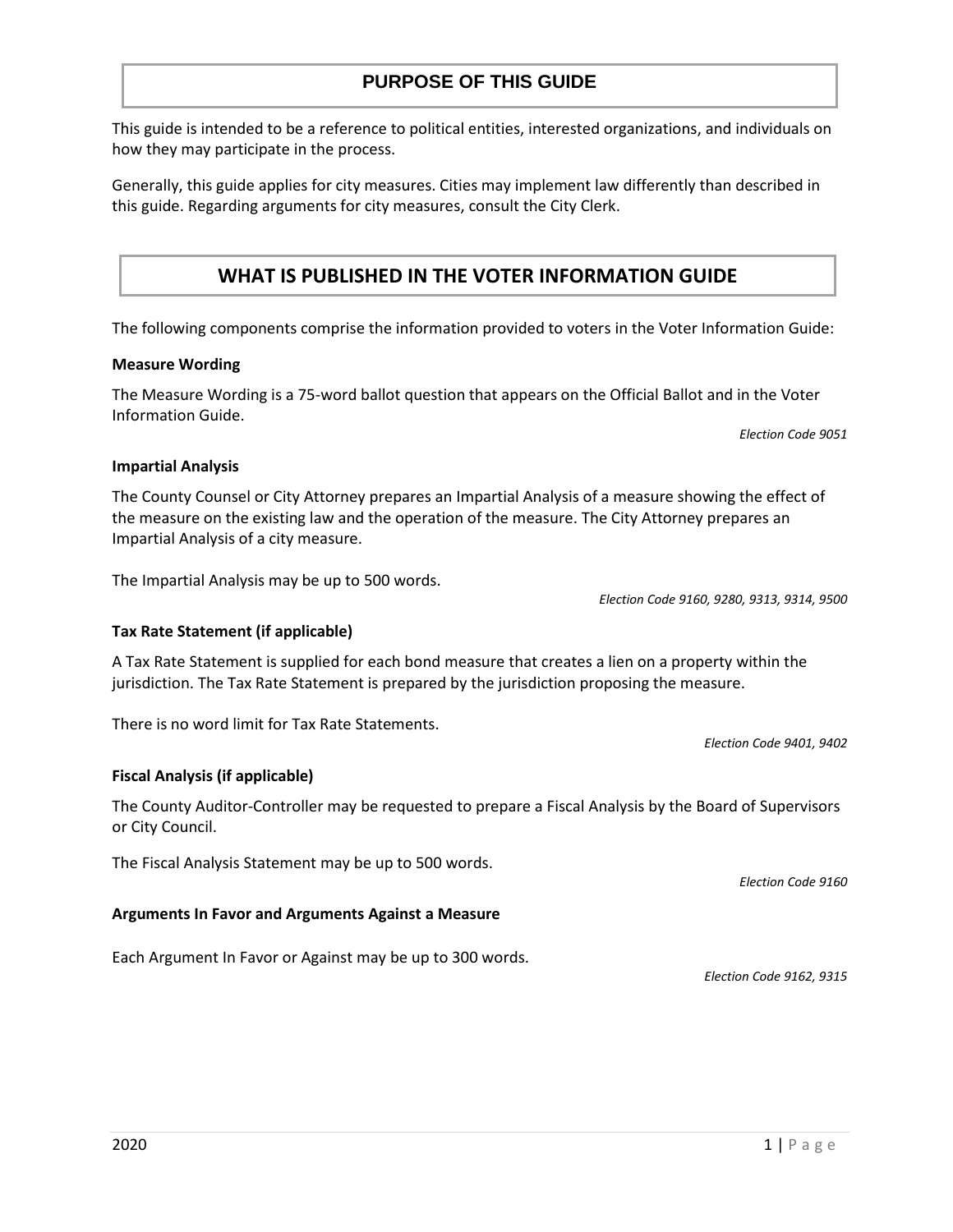## **Rebuttal Argument**

A Rebuttal Argument is a statement, which refutes an Argument In Favor or Argument Against a Measure.

Each Rebuttal Argument may be up to 250 words.

*Election Code 9167, 9317*

## **Full Text (optional)**

The full text of the measure being voted upon may be published, to provide voters information in addition to the 75-word measure. The full text is usually a resolution or ordinance that offers additional information regarding the measure.

There is no word limit for the full text.

## **Order of Appearance**

Arguments, Rebuttal Arguments, and analyses are printed in the Voter Information Guide and mailed to all registered voters in the jurisdiction who are eligible to vote for the particular measure.

*Election Code 13109*

The information appears in the following order:

- 1. Measure Wording
- 2. Impartial Analysis
- 3. Fiscal Analysis or Tax Rate Statement (if applicable)
- 4. Argument In Favor
- 5. Argument Against
- 6. Rebuttal to Argument In Favor
- 7. Rebuttal to Argument Against
- 8. Full Text (optional)

All content is translated into Spanish and Chinese and will appear in English, Spanish, and Chinese in that order.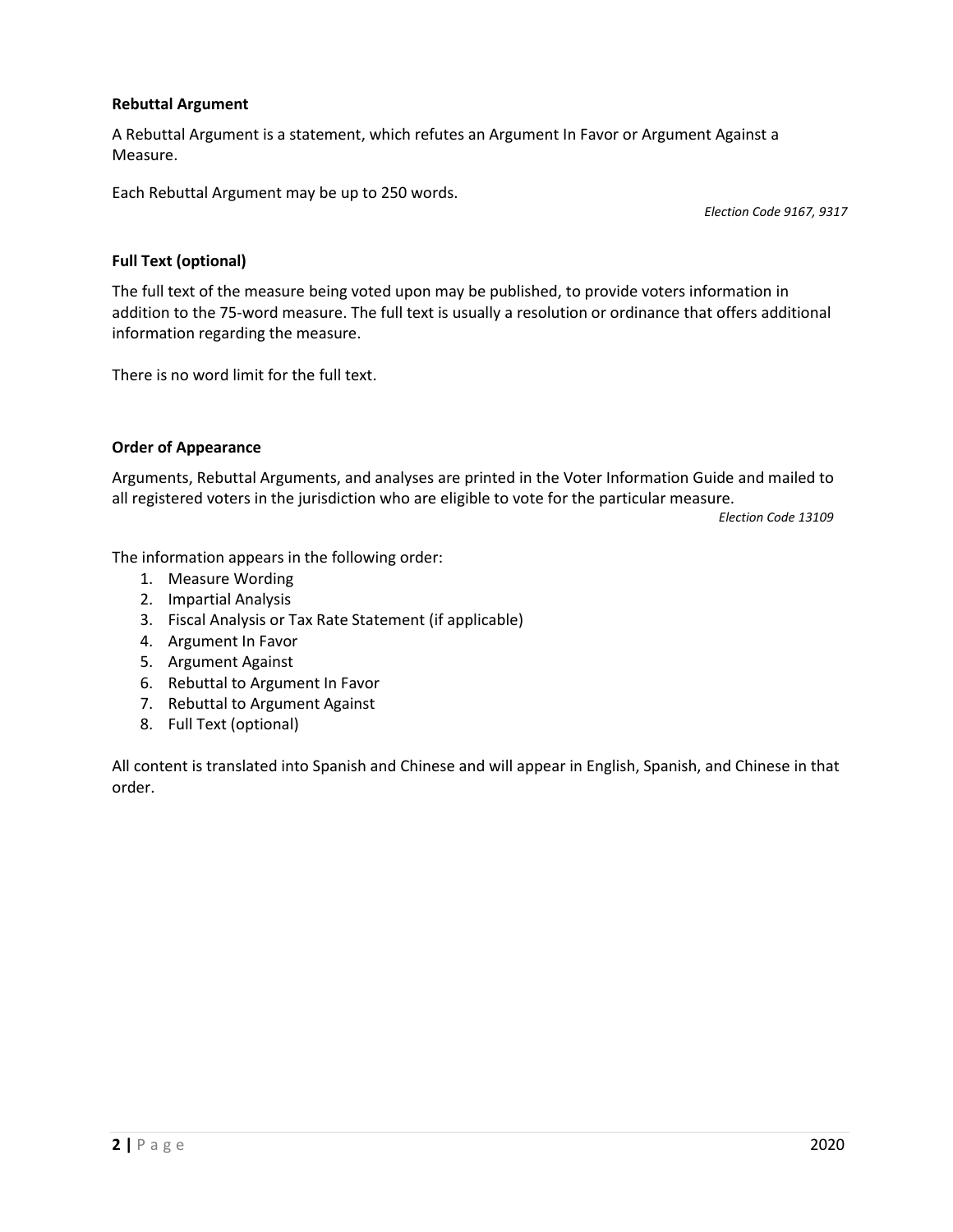## **ARGUMENT SUBMISSION PROCESS**

**Submit Arguments to:** Contra Costa County Elections Division 555 Escobar Street Martinez, CA 94553

#### **Submissions must include:**

Hardcopies of the Arguments with wet signatures must be filed in person or by mail to the Elections Division at 555 Escobar Street Martinez, CA 94553. A faxed or electronic PDF of the Argument document (including signatures) may be submitted to meet the filing deadline but hardcopies with the wet signatures must be provided within three business days of the faxed or electronic submission.

The argument language must also be submitted electronically as an editable text file to [cfile@vote.cccounty.us](mailto:cfile@vote.cccounty.us) by the deadline.

The argument will be formatted for the Voter Information Guide to appear as closely as possible to the hardcopy submitted.

**Confidentiality:** Arguments, rebuttals and analyses are not disclosable until 5pm on the date they are due. At that time, the contents become public information.

**Withdrawal/Changes:** Arguments, rebuttals and analyses may be changed or withdrawn up until the submission deadline.

*Election Code 9163, 9316, 9317, 9601*

**Public Review:** Following the final deadline for filing documents, arguments and rebuttals are available at the Registrar of Voter's Office for a 10-day public review period.

Any challenges of the measure documents may be sought from the Superior Court to require amendments or deletions through a Writ of Mandate or injunction. A Writ of Mandate or an injunction will be issued by the Superior Court upon clear and convincing proof that the material in question is false, misleading, or inconsistent.

Administrative challenges of arguments, rebuttals and analyses will not be accepted or entertained by the Registrar of Voters.

 *Election Code 9190, 9295, 9380, 9509* **Rebuttal Arguments:** Rebuttal Arguments In Favor or Against a Measure are filed with the Elections Division. The Registrar establishes the deadlines for the arguments for all elections in which multiple jurisdictions participate. Cities establish deadlines only when the election is not consolidated or combined with other entities. Arguments are not disclosable until the deadline.

Rebuttal Arguments are shared with those submitting Primary Arguments for purposes of drafting Rebuttal Arguments at the deadline.

Arguments In Favor and Arguments Against measures are sent immediately after the submission deadline to those arguing the opposite position for the purpose of preparing a Rebuttal Argument.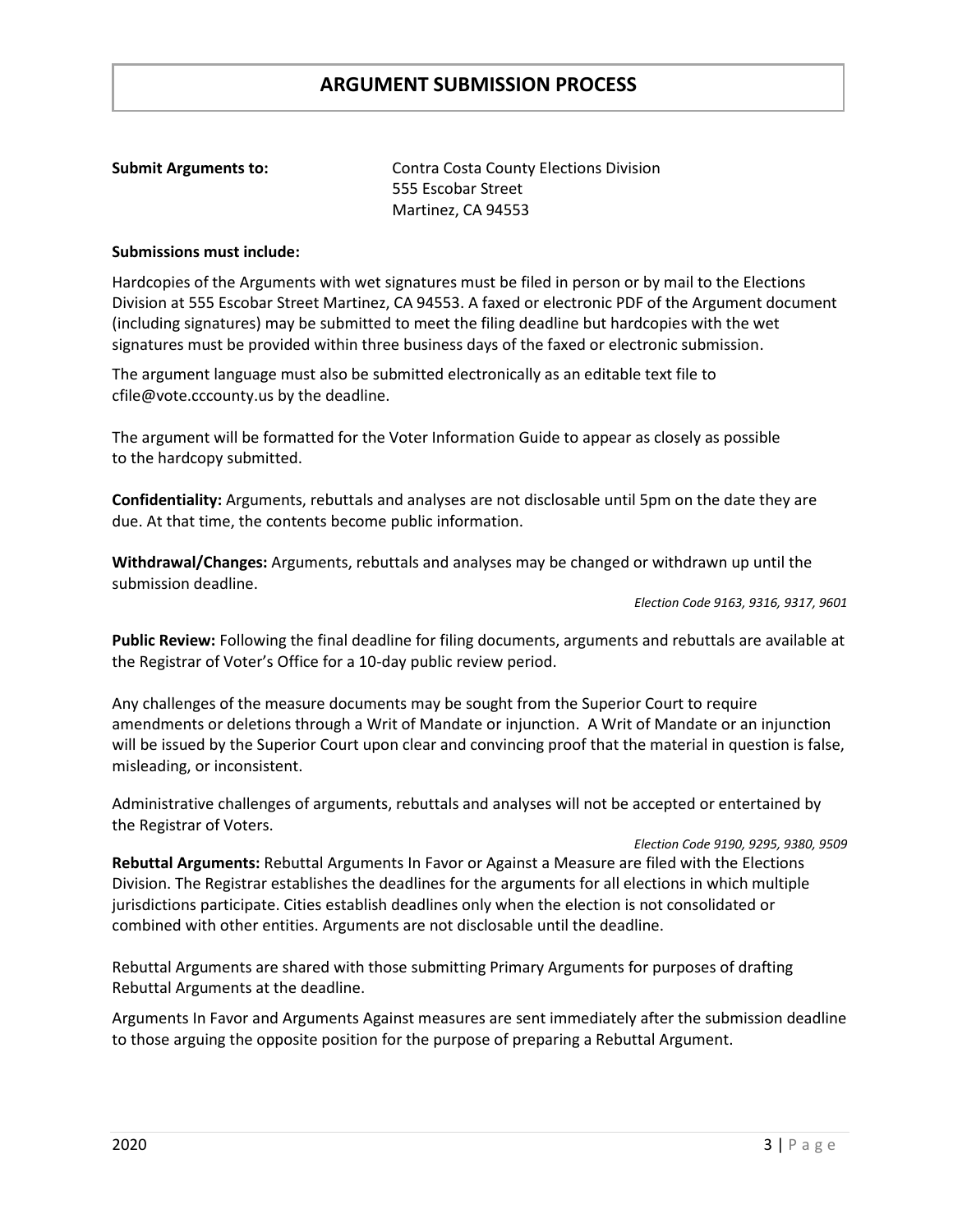Rebuttal Arguments must be signed by the same authors of the original arguments in favor or against unless the original signers of the arguments authorize, in writing, others to sign the Rebuttal Arguments. A "Release for Rebuttal Argument" should be filed with the Rebuttal Arguments.

*Election Code 9167, 9285, 9317, 9504*

# **WHO CAN SUBMIT AN ARGUMENT**

The governing board (Board of Supervisors, School Board or Special District Board), any individual voter who is eligible to vote on the measure, a bona fide association of citizens, or any combination of these voters and associations may file a written Argument In Favor or Argument Against any county, school, or district measure placed on the ballot by the governing body or by initiative.

*Election Code 9120, 9162, 9501*

## **What is a Bona Fide Association of Citizens?**

A bona fide association of citizens is a recognized group of citizens bound together by a common interest or cause such as:

- A group or organization primarily formed as a committee to support or oppose a ballot measure.
- An organization that meets on a regular basis.

The individuals signing an argument on behalf of a bona fide association do not have to be eligible voters in the jurisdiction. A "Bona Fide Association of Citizens Filer Data Sheet" will be filed with the arguments.

## <span id="page-6-0"></span>**If More Than One Argument In Favor or Argument Against Is Filed**

Only one Argument In Favor and one Argument Against any measure will be printed in the Voter Information Guide. If more than one Argument In Favor or more than one Argument Against any measure is filed, a single argument will be selected by the Registrar of Voters.

In selecting a single argument, the Registrar gives preference and priority, in order, to arguments submitted by:

- 1. Members of the governing board
- 2. The bona fide sponsors or proponents of the measure
- 3. Bona fide associations of citizens
- 4. Individual voters who are eligible to vote on the measure

If two or more parties representing the same type of body/association submit competing Arguments In Favor or Arguments Against the same measure, the Registrar will make a subjective assessment of the arguments. The assessment may include consideration of grammar, spelling, coherence, tone and the comprehensiveness of the argument.

Parties are encouraged to collaborate when multiple arguments are submitted.

*Election Code 9166, 9503*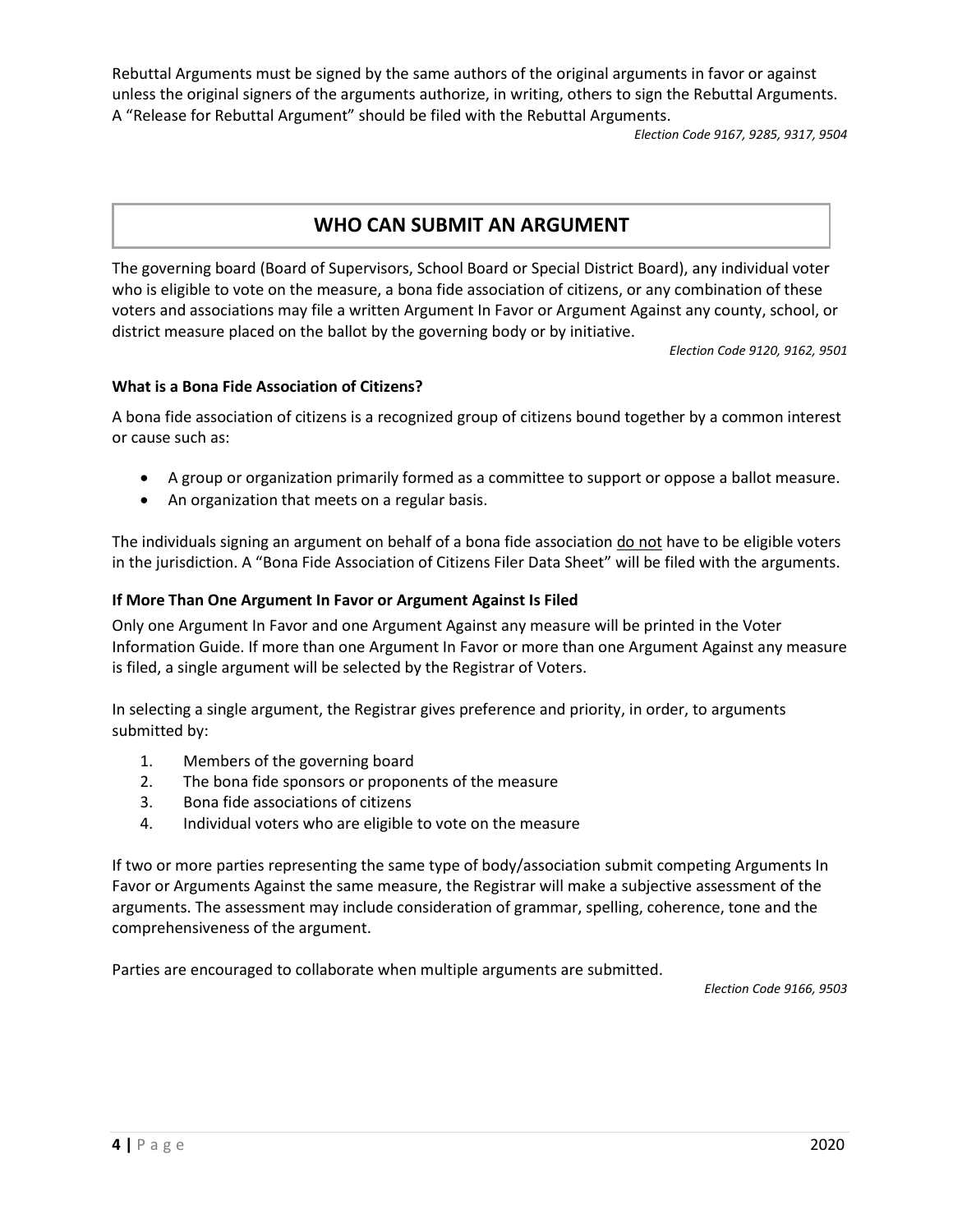## **ARGUMENT & REBUTTAL FORMAT**

- Submissions will be labeled with the type of argument being submitted in the heading title (ex. Argument in Favor of Measure A). This is not part of the word count.
- The heading for all arguments is standardized. Subheadings and deviations from the standardized heading will not be accepted.
- Arguments and rebuttal arguments, including the names and titles of the signers, must be typed.
- Documents will be printed as submitted. Spelling, punctuation and grammatical errors will not be corrected by the Elections Division.
- An argument or rebuttal argument must be written to address only one measure appearing on the ballot. An argument combining statements pertaining to more than one measure will not be accepted.
- No more than five names/titles will appear with any argument in the Voter Information Guide. If more than five signers are submitted, only the first five will be printed.
- All arguments and rebuttals must include an original signature of each signer. If not all signers sign on the same document, separate copies, bearing wet signatures, can be filed.
- No profanity or other objectionable language may appear in an argument.

 *Election Code 9164, 9501*

| <b>ARGUMENT</b><br><b>ARGUMENT</b><br><b>TEXT</b><br><b>TEXT</b><br>The undersigned Proponent(s) or Author(s) hereby state that such argument is true and<br>The undersigned Proponent(s) or Author(s) hereby state that such argument is true and<br>correct to the best of their knowledge and belief.<br>correct to the best of their knowledge and belief.<br>Title <b>The Community of the Community Community</b><br><b>Signature</b> and the state of the state of the state of the state of the state of the state of the state of the state of the state of the state of the state of the state of the state of the state of the state of the state o<br><b>Signature</b> and the state of the state of the state of the state of the state of the state of the state of the state of the state of the state of the state of the state of the state of the state of the state of the state o<br><b>Print Name</b><br>Title and the contract of the contract of the contract of the contract of the contract of the contract of the<br>Title <b>The Community of the Community Community</b><br><b>Signature</b> and the state of the state of the state of the state of the state of the state of the state of the state of the state of the state of the state of the state of the state of the state of the state of the state o<br><b>Signature</b> and the state of the state of the state of the state of the state of the state of the state of the state of the state of the state of the state of the state of the state of the state of the state of the state o<br><b>Print Name</b><br>Title <b>The Community of the Community Community</b><br>Title and the contract of the contract of the contract of the contract of the contract of the contract of the | <b>ARGUMENT IN FAVOR</b><br>OF MEASURE___ |  |  |  | <b>REBUTTAL TO ARGUMENT AGAINST</b><br><b>MEASURE</b> |  |  |
|-----------------------------------------------------------------------------------------------------------------------------------------------------------------------------------------------------------------------------------------------------------------------------------------------------------------------------------------------------------------------------------------------------------------------------------------------------------------------------------------------------------------------------------------------------------------------------------------------------------------------------------------------------------------------------------------------------------------------------------------------------------------------------------------------------------------------------------------------------------------------------------------------------------------------------------------------------------------------------------------------------------------------------------------------------------------------------------------------------------------------------------------------------------------------------------------------------------------------------------------------------------------------------------------------------------------------------------------------------------------------------------------------------------------------------------------------------------------------------------------------------------------------------------------------------------------------------------------------------------------------------------------------------------------------------------------------------------------------------------------------------------------------------------|-------------------------------------------|--|--|--|-------------------------------------------------------|--|--|
|                                                                                                                                                                                                                                                                                                                                                                                                                                                                                                                                                                                                                                                                                                                                                                                                                                                                                                                                                                                                                                                                                                                                                                                                                                                                                                                                                                                                                                                                                                                                                                                                                                                                                                                                                                                   |                                           |  |  |  |                                                       |  |  |
|                                                                                                                                                                                                                                                                                                                                                                                                                                                                                                                                                                                                                                                                                                                                                                                                                                                                                                                                                                                                                                                                                                                                                                                                                                                                                                                                                                                                                                                                                                                                                                                                                                                                                                                                                                                   |                                           |  |  |  |                                                       |  |  |
|                                                                                                                                                                                                                                                                                                                                                                                                                                                                                                                                                                                                                                                                                                                                                                                                                                                                                                                                                                                                                                                                                                                                                                                                                                                                                                                                                                                                                                                                                                                                                                                                                                                                                                                                                                                   |                                           |  |  |  |                                                       |  |  |
|                                                                                                                                                                                                                                                                                                                                                                                                                                                                                                                                                                                                                                                                                                                                                                                                                                                                                                                                                                                                                                                                                                                                                                                                                                                                                                                                                                                                                                                                                                                                                                                                                                                                                                                                                                                   |                                           |  |  |  |                                                       |  |  |
|                                                                                                                                                                                                                                                                                                                                                                                                                                                                                                                                                                                                                                                                                                                                                                                                                                                                                                                                                                                                                                                                                                                                                                                                                                                                                                                                                                                                                                                                                                                                                                                                                                                                                                                                                                                   |                                           |  |  |  |                                                       |  |  |
|                                                                                                                                                                                                                                                                                                                                                                                                                                                                                                                                                                                                                                                                                                                                                                                                                                                                                                                                                                                                                                                                                                                                                                                                                                                                                                                                                                                                                                                                                                                                                                                                                                                                                                                                                                                   |                                           |  |  |  |                                                       |  |  |
|                                                                                                                                                                                                                                                                                                                                                                                                                                                                                                                                                                                                                                                                                                                                                                                                                                                                                                                                                                                                                                                                                                                                                                                                                                                                                                                                                                                                                                                                                                                                                                                                                                                                                                                                                                                   |                                           |  |  |  |                                                       |  |  |
|                                                                                                                                                                                                                                                                                                                                                                                                                                                                                                                                                                                                                                                                                                                                                                                                                                                                                                                                                                                                                                                                                                                                                                                                                                                                                                                                                                                                                                                                                                                                                                                                                                                                                                                                                                                   |                                           |  |  |  |                                                       |  |  |
|                                                                                                                                                                                                                                                                                                                                                                                                                                                                                                                                                                                                                                                                                                                                                                                                                                                                                                                                                                                                                                                                                                                                                                                                                                                                                                                                                                                                                                                                                                                                                                                                                                                                                                                                                                                   |                                           |  |  |  |                                                       |  |  |
|                                                                                                                                                                                                                                                                                                                                                                                                                                                                                                                                                                                                                                                                                                                                                                                                                                                                                                                                                                                                                                                                                                                                                                                                                                                                                                                                                                                                                                                                                                                                                                                                                                                                                                                                                                                   |                                           |  |  |  |                                                       |  |  |
|                                                                                                                                                                                                                                                                                                                                                                                                                                                                                                                                                                                                                                                                                                                                                                                                                                                                                                                                                                                                                                                                                                                                                                                                                                                                                                                                                                                                                                                                                                                                                                                                                                                                                                                                                                                   |                                           |  |  |  |                                                       |  |  |
|                                                                                                                                                                                                                                                                                                                                                                                                                                                                                                                                                                                                                                                                                                                                                                                                                                                                                                                                                                                                                                                                                                                                                                                                                                                                                                                                                                                                                                                                                                                                                                                                                                                                                                                                                                                   |                                           |  |  |  |                                                       |  |  |
|                                                                                                                                                                                                                                                                                                                                                                                                                                                                                                                                                                                                                                                                                                                                                                                                                                                                                                                                                                                                                                                                                                                                                                                                                                                                                                                                                                                                                                                                                                                                                                                                                                                                                                                                                                                   |                                           |  |  |  |                                                       |  |  |
|                                                                                                                                                                                                                                                                                                                                                                                                                                                                                                                                                                                                                                                                                                                                                                                                                                                                                                                                                                                                                                                                                                                                                                                                                                                                                                                                                                                                                                                                                                                                                                                                                                                                                                                                                                                   |                                           |  |  |  |                                                       |  |  |

# **Argument Sample Rebuttal Argument Sample**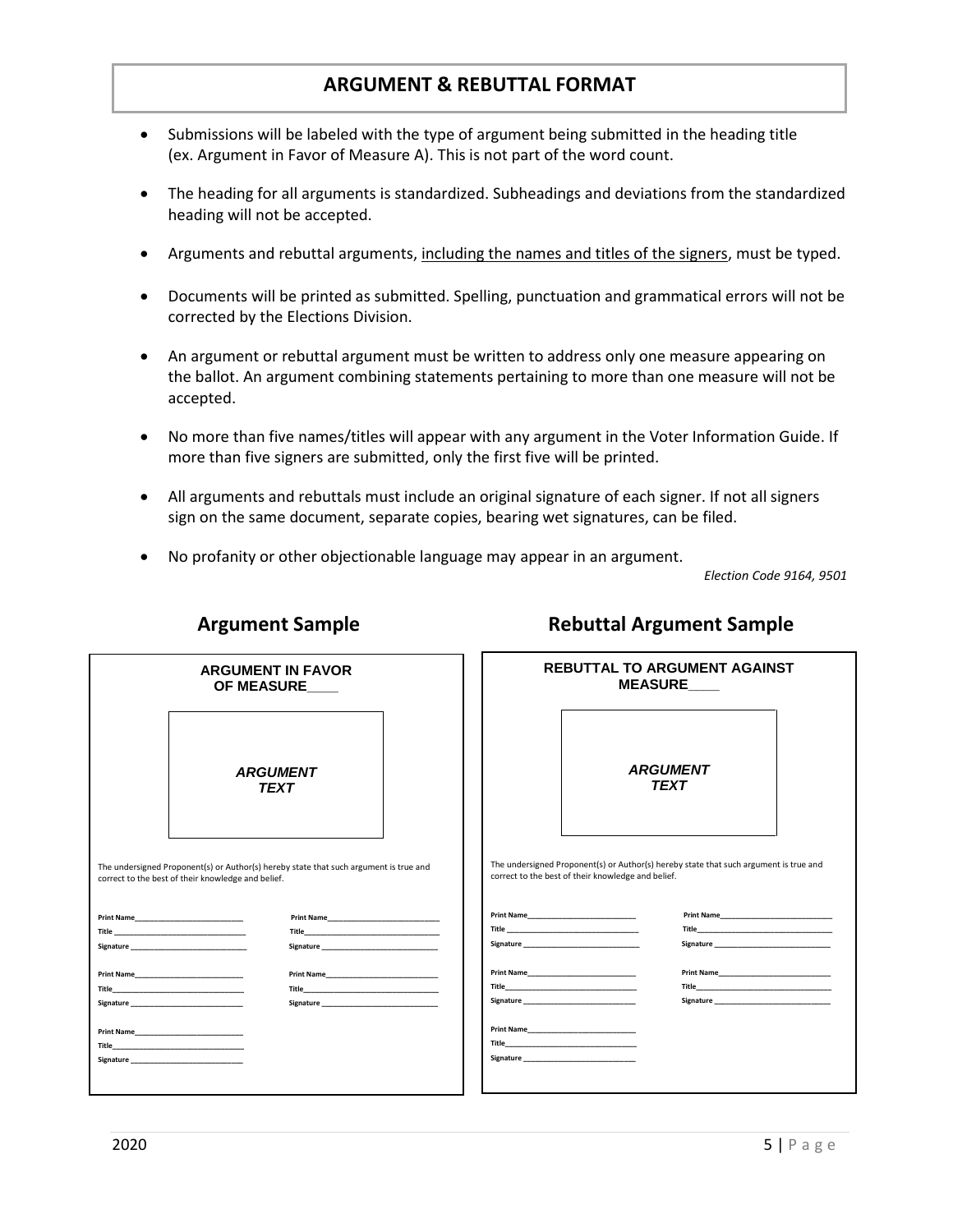## **LETTER ASSIGNMENTS**

Each measure to appear on the ballot is assigned a letter for identification and reporting purposes.

## <span id="page-8-0"></span>**Timeline for Assigning Measure Letters**

The Registrar of Voters assigns measure letters the Thursday (E-82) following the deadline to submit a measure (E-88).

## <span id="page-8-1"></span>**Assignment of Letters**

- Letters are assigned based upon a random draw.
- All letters are included in the random draw.
- If, during the election, all letters have been used, lettering will continue to include e.g. "AA", "BB", etc.
- Unused letters will not carry over to the next election. Each election will begin with a new random drawing.

## <span id="page-8-2"></span>**When a Jurisdiction Covers Two or More Counties**

When a jurisdiction covers two or more counties, the Registrar of Voters in each county will mutually agree to use the same letter for the measure.

## <span id="page-8-3"></span>**Withdrawal of a Measure**

A legislative body may amend or withdraw its measure by filing a resolution stating the specifics concerning the amendment or withdrawal not later than 83 days before an election. An initiative or referendum measure may be withdrawn by filing a "Notice of Withdrawal" signed by all proponents. *Election Code 9604, 9605*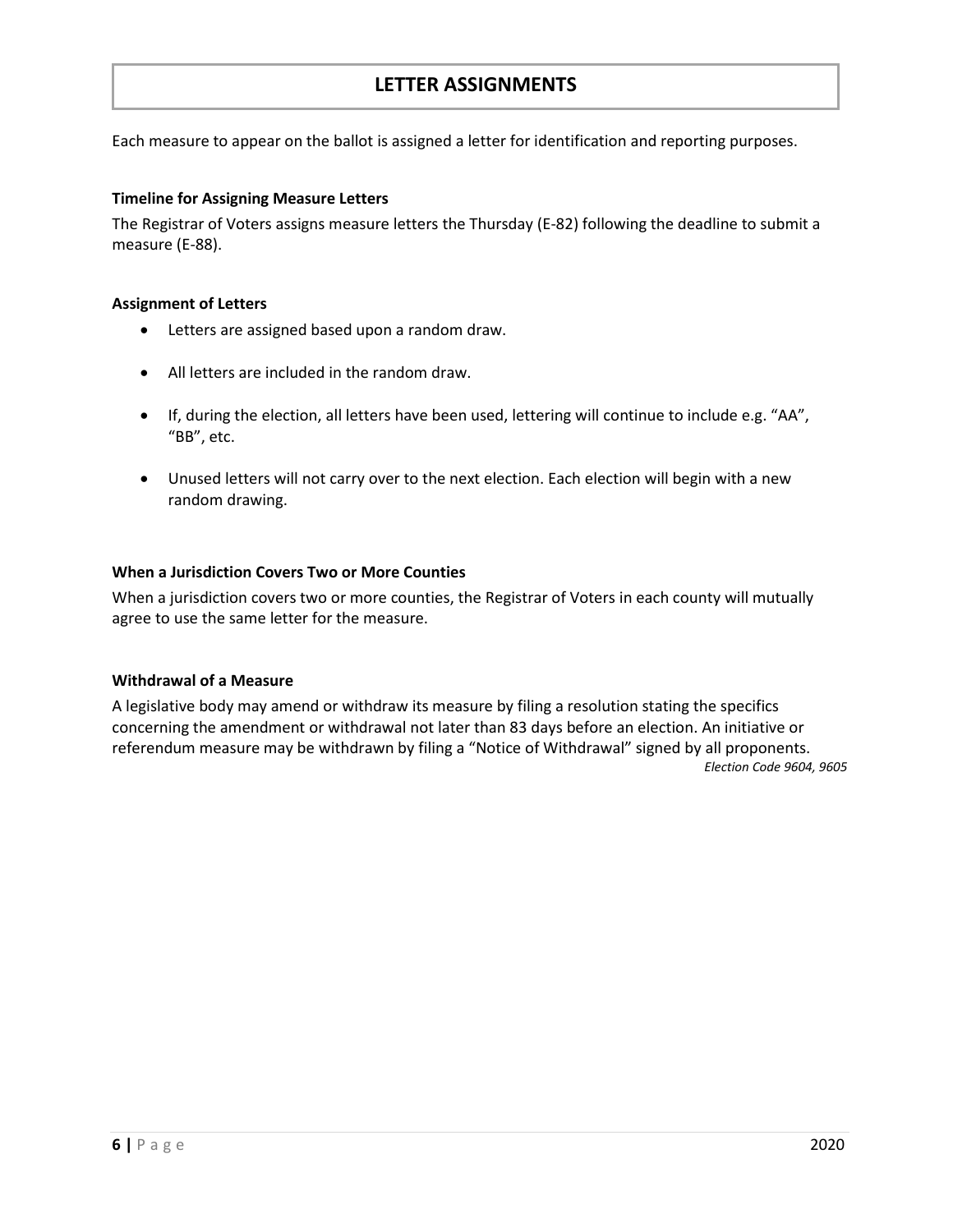# <span id="page-9-0"></span>**ATTACHMENT A - 2020 MEASURE KEY DATES**

<span id="page-9-1"></span>

| <b>Filing Period</b>      |                                                  |
|---------------------------|--------------------------------------------------|
| December 6<br>E-88        | Last day to place a measure on the ballot        |
| December 12<br>F-82       | Local measure letter assigned                    |
| December 18<br>F-76       | Deadline for Primary Arguments For/Against       |
| December 23<br>F-71       | Deadline for Rebuttal Arguments                  |
| January 2<br>$E-61$       | Last day to file Writ of Mandate                 |
| January 23<br><b>F-40</b> | <b>Estimated Voter Information Guide mailing</b> |

## **March 3, 2020 Primary Election**

## **November 3, 2020 General Election**

<span id="page-9-2"></span>

| <b>Filing Period</b>        |                                                  |
|-----------------------------|--------------------------------------------------|
| August 7<br>E-88            | Last day to place a measure on the ballot        |
| August 13<br>$F-82$         | Local measure letter assigned                    |
| August 19<br>$F-76$         | Deadline for Primary Arguments For/Against       |
| August 24<br>$F-71$         | Deadline for Rebuttal Arguments                  |
| September 3<br>E-61         | Last day to file Writ of Mandate                 |
| September 24<br><b>F-40</b> | <b>Estimated Voter Information Guide mailing</b> |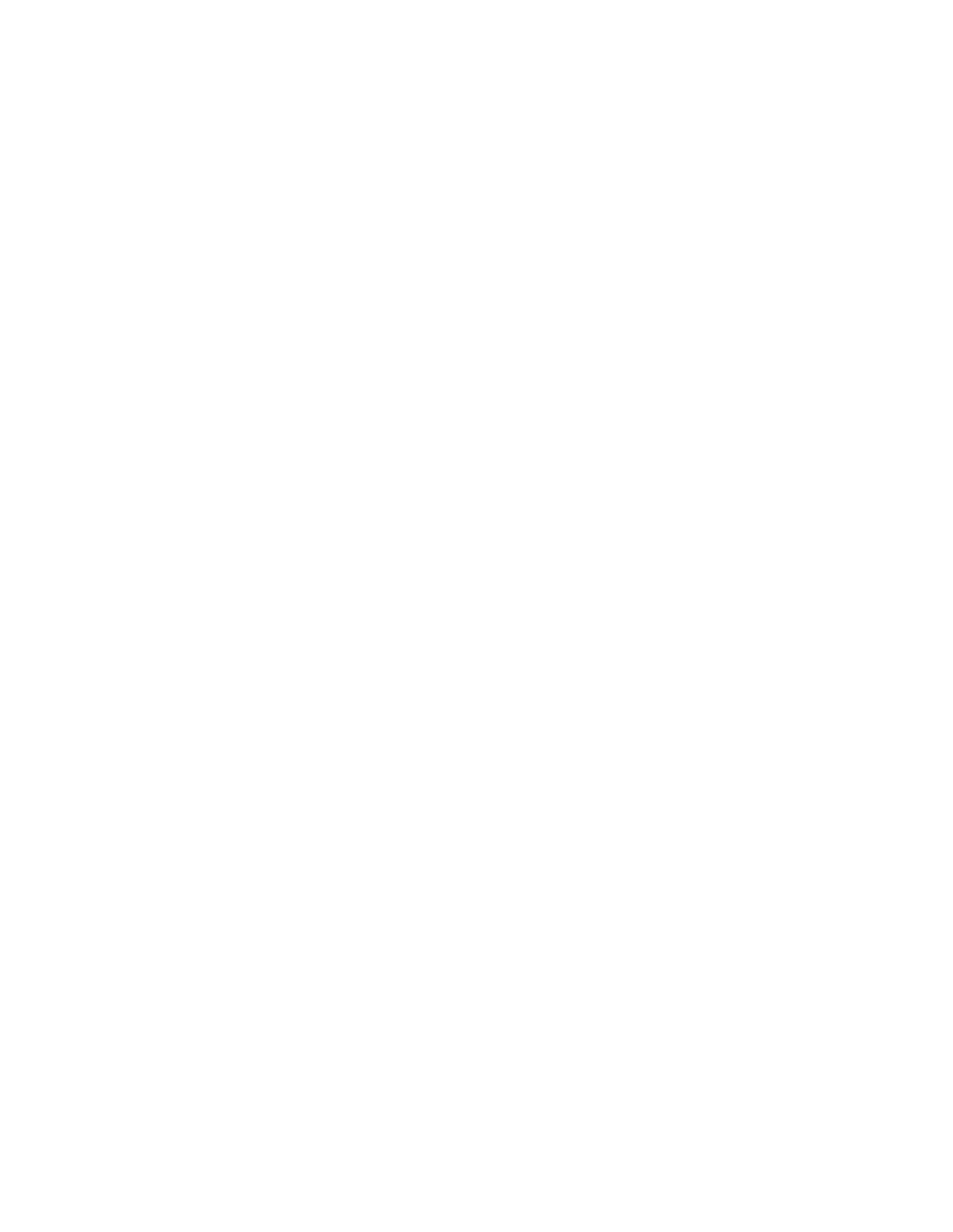# **ATTACHMENT B - WORD COUNT GUIDELINES**

<span id="page-11-0"></span>The following guidelines are for computing the word count for arguments. The authors' titles and names are not counted in the word count, only the text of the argument. The Registrar of Voters will make final determination of the word count. *Election Code 9* 

| <b>Acronyms</b>           |                                                                          | one word          |
|---------------------------|--------------------------------------------------------------------------|-------------------|
|                           | Examples: UCLA, PTA, U.S.M.C.                                            |                   |
| <b>Geographical Names</b> |                                                                          |                   |
|                           | Examples: Contra Costa County                                            |                   |
|                           | <b>Walnut Creek</b>                                                      | one word          |
|                           | City of Pittsburg                                                        |                   |
|                           | Bay Area                                                                 |                   |
|                           | <b>Districts with an Elected Board</b>                                   |                   |
|                           | Examples: Contra Costa Community College District                        |                   |
|                           | <b>Antioch Unified School District</b>                                   | one word          |
|                           | East Bay Regional Park District                                          |                   |
|                           | San Francisco Bay Area Rapid Transit District                            |                   |
|                           | <b>Numbers/Numerical Combinations</b>                                    |                   |
|                           | Digits (1, 10, or 100, etc.)                                             | one word          |
|                           | 1990-1991, 100%, etc.                                                    | one word          |
|                           | Spelled out (one, ten, or one hundred)                                   | one for each word |
| <b>Dates</b>              |                                                                          |                   |
| All digits (11/5/96)      |                                                                          | one word          |
|                           | Word and digits (June 2, 1998)                                           | one word          |
| <b>Hyphenated Words</b>   |                                                                          |                   |
|                           | Hyphenated words that appear in any generally available standard         | one word          |
| counted as one word.      | reference dictionary, as determined by the Registrar of Voters, shall be |                   |
| <b>Punctuation</b>        |                                                                          | not counted       |
| <b>Telephone Numbers</b>  |                                                                          | one word          |
|                           | <b>Email / Website Addresses</b>                                         | one word          |